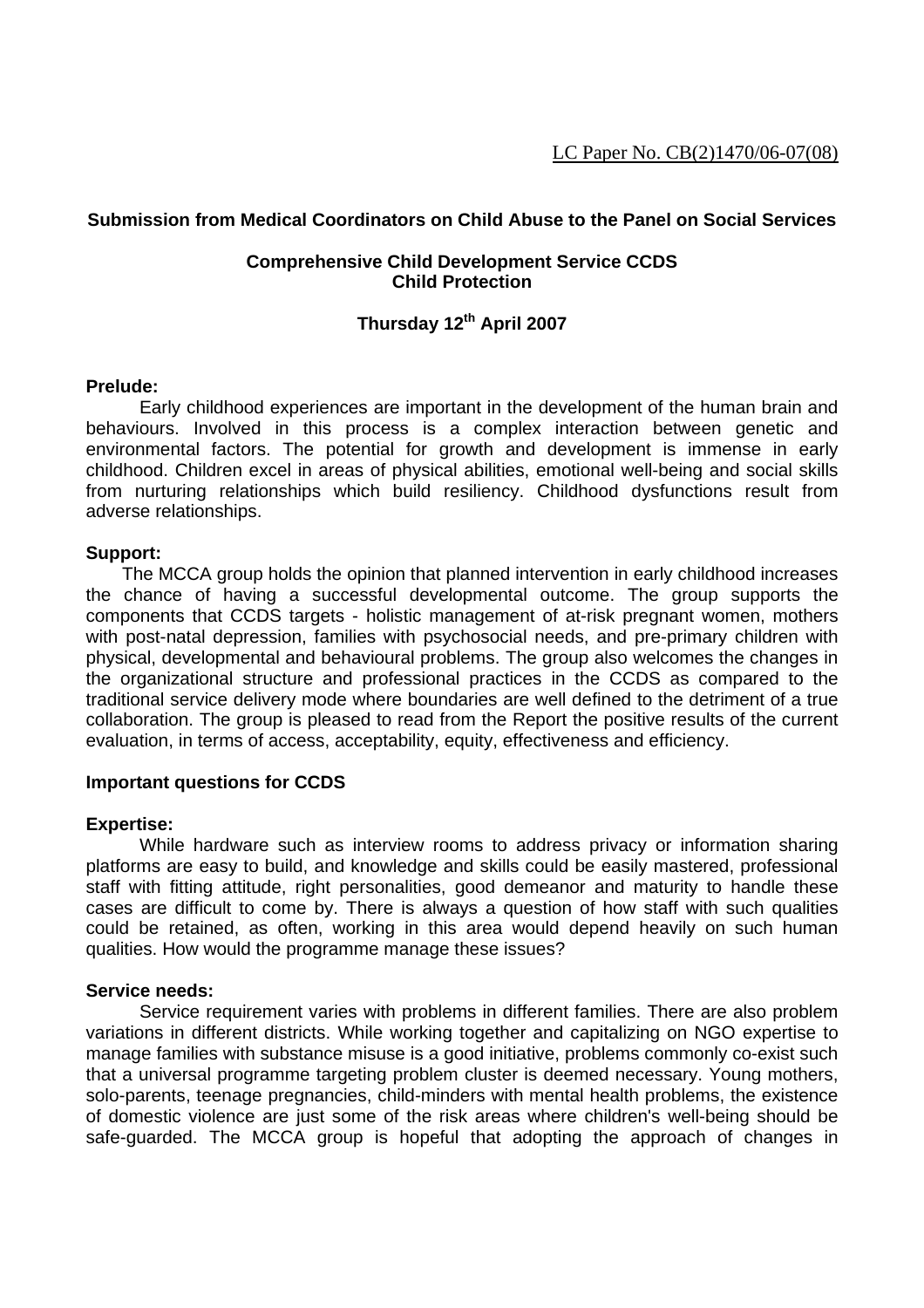organizational structure and professional practices could bring new lights when tackling the above mentioned difficulties collectively. How should the CCDS program address this issue?

#### **Collaboration:**

 Experience from child protection services tells us that inter-disciplinary professional training and multi-sectoral collaboration should be the foundations of a successful programme. How well do the mechanisms at different levels in CCDS work with each other to ensure an effective collaboration?

#### **Coverage and Sustainability:**

 There is evidence of effectiveness in other programmes. An example would be the Positive Parenting Programme. A question often asked is on coverage as these programmes require intense work and coordination. There is limitation in the number of service users, and drop-out rate also needs to be addressed. Further, with the current positive evidence in the CCDS programme, how could such effects be sustained and CCDS be connected with other programmes to serve families with different risks?

#### **Outcomes:**

 More important is the way ahead after the current evaluation. The group is also interested to know what happens after the identification of problem cases. For cases identified by the CCDS, services rendered and further referrals made, what are the outcomes of these children and families?

### **CCDS and Child Protection:**

 Primary prevention promotes a caring and non-violent environment for our children to grow and mature. Secondary prevention aims to identify children at risk of abuse and prevent its occurrence. Tertiary prevention is the recognition of child maltreatment and preventing its recurrence. Children from families served by the CCDS program are at different levels of risk of abuse and are therefore the primary concern of the MCCA group.

 We commend the Administration's determination and commitment in programmes such as the CCDS. Similar vigor if not more is required to counteract the adversities brought about by the rapid social and economic changes, and the ensuing alterations in family structure and functions, where children are exposed to risks and need protection. We are disappointed that in Hong Kong there are no guiding principles for child protection policies specified by the law and there is no authority independent of the government to monitor child protection measures.

 Children are not the possessions of adults. When it comes to child neglect and protection, the basic needs of children take priority over the wants of their guardians. Children should enjoy the same rights of adults. The group commends the Administration's determination to put family as a priority when commissioning a programme in this area. As paediatricians working in child protection, we understand the uniqueness and complexities of child welfare issues involved. We therefore recommend the establishment of an independent institution with statutory power to monitor, promote, and protect the rights of children on a continual basis so that the number of children requiring the CCDS programme will diminish.